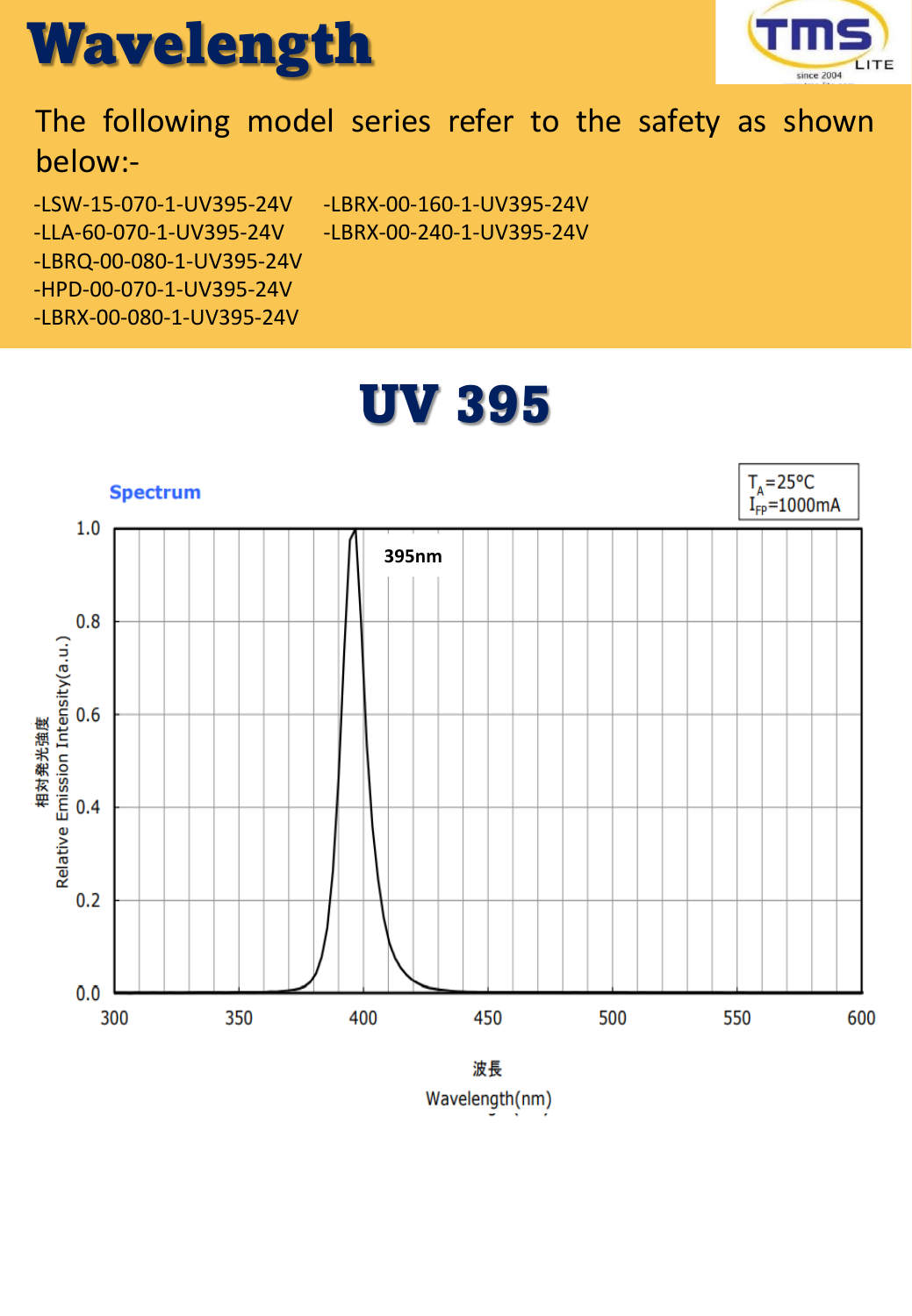



## The following model series has UV 395 LED lifespan as shown in the diagram below:-

-LSW-15-070-1-UV395-24V -LBRX-00-160-1-UV395-24V

- -LLA-60-070-1-UV395-24V -LBRX-00-240-1-UV395-24V
- -LBRQ-00-080-1-UV395-24V
- -HPD-00-070-1-UV395-24V
- -LBRX-00-080-1-UV395-24V

# Lifespan for UV 395